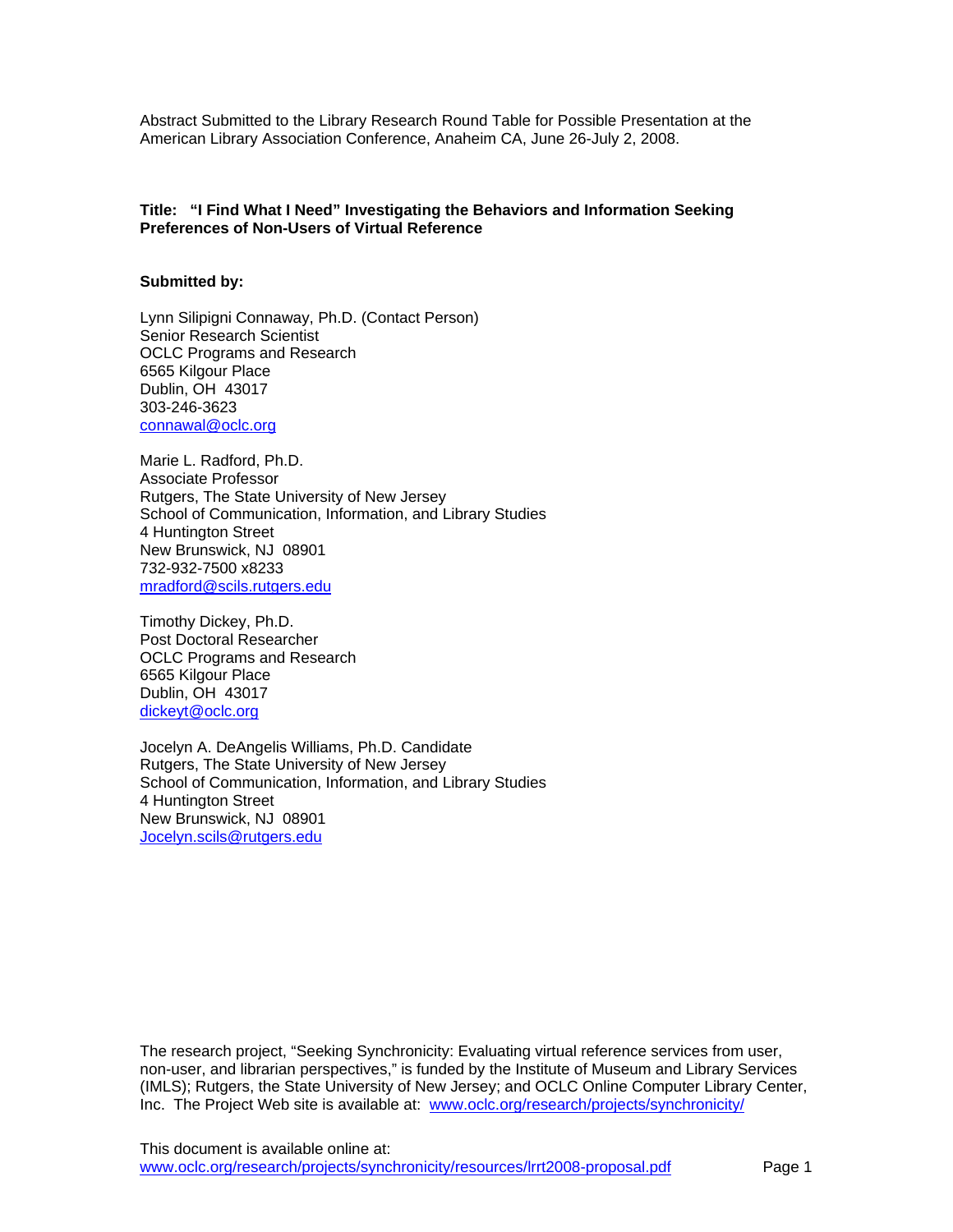## **Title: "I Find What I Need" Behaviors and Information Seeking Preferences of Non-Users of Virtual Reference**

# **Abstract (487 words)**

# **Problem Statement and Significance**

Why do some people choose to use library services and systems, while others find alternative resources to satisfy their information needs? Little of the library and information science (LIS) literature directly addresses this question, although finding the answer is crucial in order to attract new users and to retain current ones. This research project is among the first to take an in-depth look at the non-users of virtual reference services (VRS). It includes four phases: 1) focus group interviews, 2) online surveys, 3) individual telephone interviews, and 4) VRS chat transcript analysis. This paper will discuss what has been learned about VRS non-users from phases 1-3 with regard to how they meet information needs, why they choose resources other than VRS, what features attract them to these other resources, and what might influence them to try VRS.

## **Objectives:**

- Elicit points of view of VRS non-users especially regarding their information-seeking preferences and behaviors.
- Develop research-based recommendations for LIS education, reference practice, development and sustainability of VRS.

#### **Method**

This project features a unique combination of qualitative and quantitative data gathering techniques and a nation-wide sample. Four focus group interviews with forty non-users of VRS were conducted between November 2005 and May 2006. One hundred eighty-four non-users completed online surveys from June through August 2007 and 100 telephone interviews will be completed by March 2008. Building on the results of the focus groups, the surveys and telephone interviews have been designed to collect demographic and quantitative data. In addition, open ended questions are gathering qualitative data through the use of the Critical Incident Technique (Flanagan, 1954).

#### **Preliminary Results**

The screenagers (Rushkoff 1996), the younger members of the Millennial Generation, ages 12- 18, and graduate students who participated in the non-user focus groups preferred face-to-face (FtF) interactions, yet reported feeling "embarrassed" about asking librarians for clarification. They also worried about privacy and security issues surrounding chat services. They preferred FtF interactions because of the personal relationships they had developed with individual librarians. They also like to be independent information seekers, trust Google, and have confidence in their searching and evaluation skills. A friend's or trusted librarian's recommendation might entice them to try VRS.

Online surveys confirmed that FtF reference service is popular with non-users. Although they also believed that the FtF format contributed to a successful experience, many remained open to the potential benefits of VRS. Simple lack of awareness of the service, the perception that the VRS librarian is too busy, lack of confidence in the chat librarian's subject expertise, and lack of faith in computer-mediated communication were leading reasons for non-use.

#### **Conclusion**

This project is in progress and the final phase, including 100 telephone interviews with non-users, is on schedule for completion in March 2008. Based on the research findings, the authors will discuss implications and provide practical recommendations for LIS education and for development, promotion, growth, and ultimately - the sustainability of VRS.